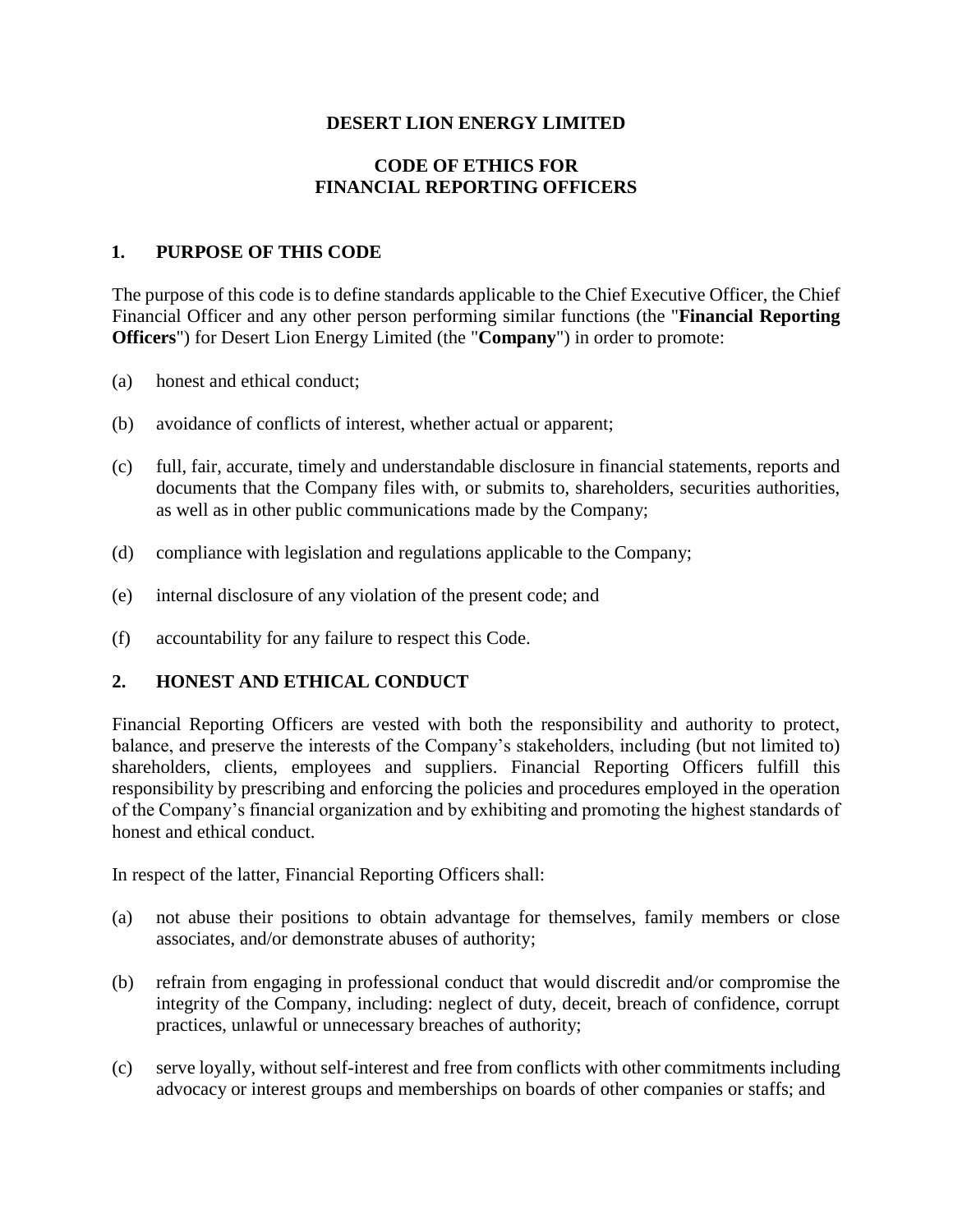#### **CODE OF ETHICS FOR FINANCIAL REPORTING OFFICERS**

(d) avoid any conflict of interest with respect to their fiduciary responsibilities.

# **3. PRECAUTIONS, RULES AND OBLIGATIONS IN CASE OF CONFLICTS OF INTEREST**

Generally, the Financial Reporting Officers must not place themselves in a situation of conflict of interest, whether actual or apparent, and must not take into consideration, in the performance of their functions, interests that are not exclusively the best interests of the Company. The following guidelines describe more precise rules in this regard. However, these rules are not exhaustive and must not be interpreted so as to restrict the general rule.

Every Financial Reporting Officer must disclose, in writing and promptly, to the chairman of the Audit Committee of the Board of Directors and his immediate superior:

- (a) any position or function that he/she holds as an officer, director or employee with any other companies, non-profit organizations and corporations or other public and para-public organizations or institutions;
- (b) any business relationship he/she has with clients, suppliers or competitors of the Company, other than as a Financial Reporting Officer of the Company;
- (c) any relationship he/she has with persons working for any external auditor of the Company, or any of its subsidiaries, other than relationships directly and exclusively related to the performance of the external audit mandates;
- (d) any business relationship that the companies, organizations and corporations (the "**Related Corporations**") in which he/she holds an interest as shareholder, lender, creditor, debtor, investor, have with the Company, its subsidiaries, as well as with clients, suppliers or competitors of the Company, whether directly or through a holding or management company, or through a member of his/her family or a person that is an associate, as defined in the *Securities Act* (Ontario); notwithstanding the above, in the event where the only interest with the Related Corporation is as a shareholder holding less than 1% of the shares of the share capital of such Related Corporation, no disclosure is required;
- (e) all business relationships he/she has with the Company or its subsidiaries, other than as a Financial Reporting Officer of the Company;
- (f) any profit that he/she, a member of his/her family or any other person associated to him/her, as defined in the *Securities Act* (Ontario), is likely to derive from a transaction concluded or planned by the Company with a third party, other than in his/her capacity as a shareholder of the Company;
- (g) any circumstance or event relating to him/her, that is susceptible to make him unable to fulfil his functions in conformity with his job description and his/her objectives, the laws and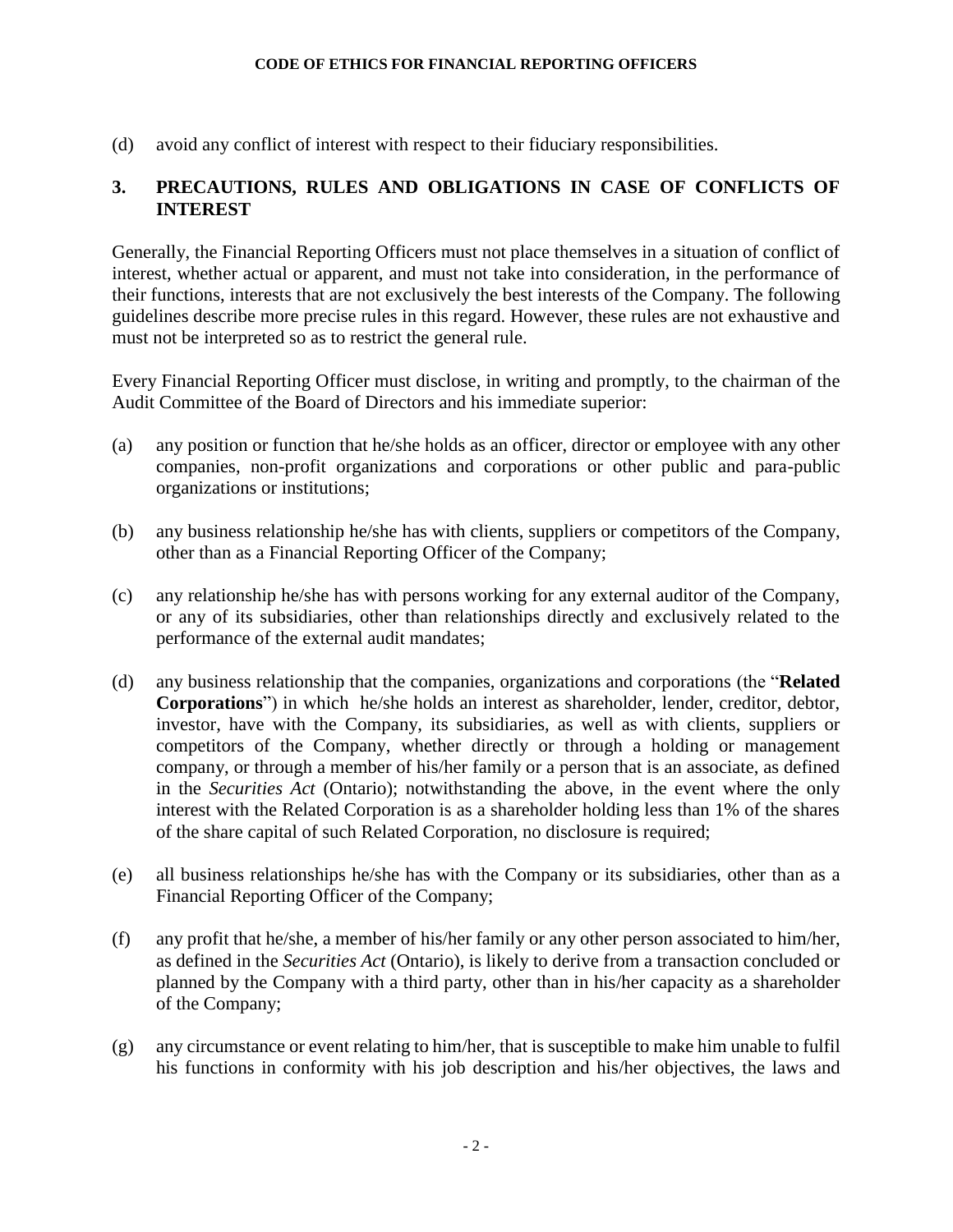#### **CODE OF ETHICS FOR FINANCIAL REPORTING OFFICERS**

regulations, or policies of the Company, or that could materially affect the reputation or the best interest of the Company; and

(h) any circumstance, fact or event regarding the Company, a director, an officer, or any other person, that is likely to materially and negatively affect the reputation or best interests of the Company.

For the purpose of this code, conflict of interest means every situation in which a Financial Reporting Officer could be inclined to favour his/her own interests or those of a third party in a manner that is contrary or in preference to the interests of the Company. A situation of apparent conflict of interest can be just as harmful, since it is likely to spread doubt among the shareholders of the Company, in the public opinion or even within the Company itself.

# **4. FINANCIAL RECORDS AND COMPLIANCE**

- 4.1 All financial data must be gathered, compiled, and treated by the Financial Reporting Officers with rigour and integrity, in order to give a fair, true and accurate picture of the financial situation of the Company.
- 4.2 All reports and financial statements must be set out in a complete, fair, accurate, comprehensible and timely manner.
- 4.3 In the performance of their functions, the Financial Reporting Officers must comply with the laws and regulations applicable to the Company, the Generally Accepted Accounting Principles (GAAP) and IFRS (International Financial Reporting Standards) in Canada, the rules prescribed by the regulatory authorities having jurisdiction over the activities of the Company and the policies of the Company.
- 4.4 In any case where a rule, a principle or a policy is or is likely to be in conflict with another one, the Financial Reporting Officers must submit the reconciliation or the suggested choice for the prior approval of their immediate superior and, in the formulation of such suggestion, must respect the best interests of those who ultimately rely on the financial data published by the Company. All of these conflicts must be reported to the Audit Committee, on a timely basis, as well as the interpretation that has been retained.

## **5. PROCEDURE AND SANCTIONS**

- 5.1 In any case where a more specific procedure has not been established in the present code or in another official communication of the Company, any question related to the application of the present code must be submitted to the attention of the Chief Financial Officer of the Company or to the person appointed by him/her for such purpose.
- 5.2 Any violation of this code must be brought to the attention of the immediate superior of the Financial Reporting Officer who has knowledge of such violation and, if this violation is not corrected by the immediate superior, to the hierarchical superior of the Financial Reporting Officer's immediate superior and so on, up the hierarchy of authority, for as long as the